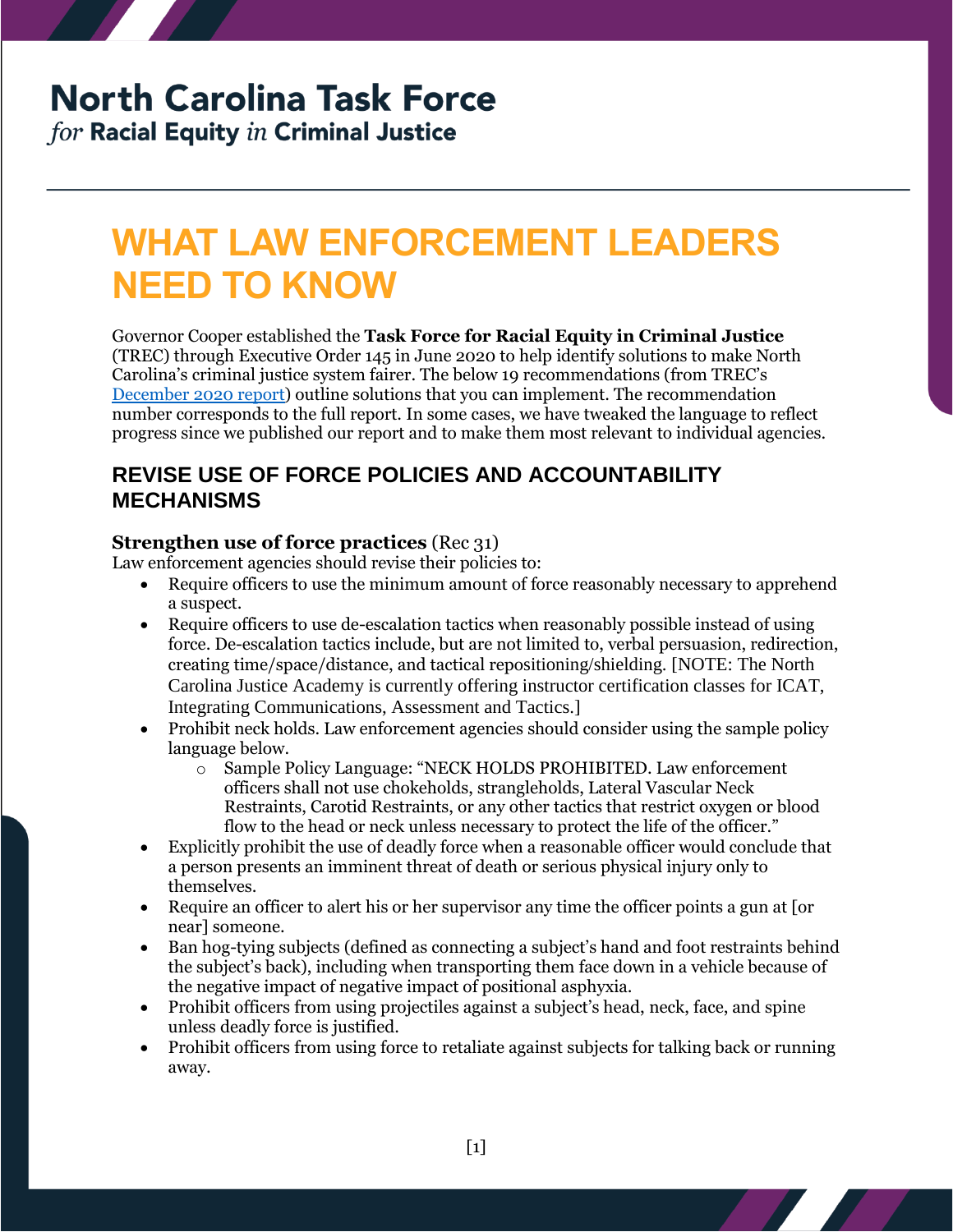# **North Carolina Task Force**

for Racial Equity in Criminal Justice

 $\overline{a}$ 

### **Require officers to have first aid kits and render aid** (Rec 32)

Law enforcement agencies should adopt policies requiring all officers to carry first aid kits and render immediate reasonable medical assistance, when safe to do so, to anyone in law enforcement custody and to call EMS, where appropriate, when a person in law enforcement custody is injured or complains of an injury.

### **Enact agency policies requiring a duty to intervene and report excessive use of force or other abuse** (Rec 33)

As now required by law with the passing of [Session Law 2021-138,](https://www.ncleg.gov/Sessions/2021/Bills/Senate/PDF/S300v8.pdf) law enforcement agencies should enact a policy articulating a duty to intervene and report in any case where a law enforcement officer may be a witness to what they know to be an excessive use of force or other abuse of a suspect or arrestee.<sup>1</sup>

### **Establish early intervention systems for officers repeatedly violating use of force policies** (Rec 34)

As now required by law with the passing of [Session Law 2021-138,](https://www.ncleg.gov/Sessions/2021/Bills/Senate/PDF/S300v8.pdf) law enforcement agencies should establish an early intervention system to identify and correct officers who use excessive force. This system should:

- Identify officers who receive two or more citizen complaints of any kind in a single month.
- Identify officers who report two or more use of force incidents or who receive two or more citizen complaints regarding uses of force in a single quarter.
- Require identified officers to attend appropriate training and to be monitored by an immediate supervisor. Consider termination of an officer following multiple reports if multiple instances of misconduct are found.

### **Reform investigation and prosecution procedures for officer-involved use of force incidents** (Rec 37)

Law enforcement agencies should always request the State Bureau of Investigation (SBI) investigate the below-defined Officer Involved Use of Force Incidents (OIUFI) in which local law enforcement officers or officers are involved. With the passing o[f Session Law 2021-138,](https://www.ncleg.gov/Sessions/2021/Bills/Senate/PDF/S300v8.pdf) the SBI is required to take these cases upon request. Agencies should also request a special prosecutor when prosecution is appropriate. TREC recommends defining OIUFI as the following: officerinvolved shootings (regardless of whether they result in death), all other OIUFI in which death

<sup>1</sup> PART XVI. ESTABLISH A DUTY FOR LAW ENFORCEMENT OFFICERS TO INTERVENE IN AND REPORT EXCESSIVE USE OF FORCE SECTION 16.(a) G.S. 15A-401 is amended by adding a new subsection to read: "(d1) Duty to Intervene and Report Excessive Use of Force. – A law enforcement officer, while in the line of duty, who observes another law enforcement officer use force against another person that the observing officer reasonably believes exceeds the amount of force authorized by subsection (d) of this section and who possesses a reasonable opportunity to intervene, shall, if it is safe to do so, attempt to intervene to prevent the use of excessive force. Additionally, the observing officer shall, within a reasonable period of time not to exceed 72 hours thereafter, report what the officer reasonably believes to be an unauthorized use of force to a superior law enforcement officer within the agency of the observing officer, even if the observing officer did not have a reasonable opportunity to intervene. If the head of the law enforcement agency of the observing officer was involved or present during what the observing officer reasonably believes to be unauthorized use of force, the observing officer shall make the report to the highest ranking law enforcement officer of that officer's agency who was not involved in or present during the use of force."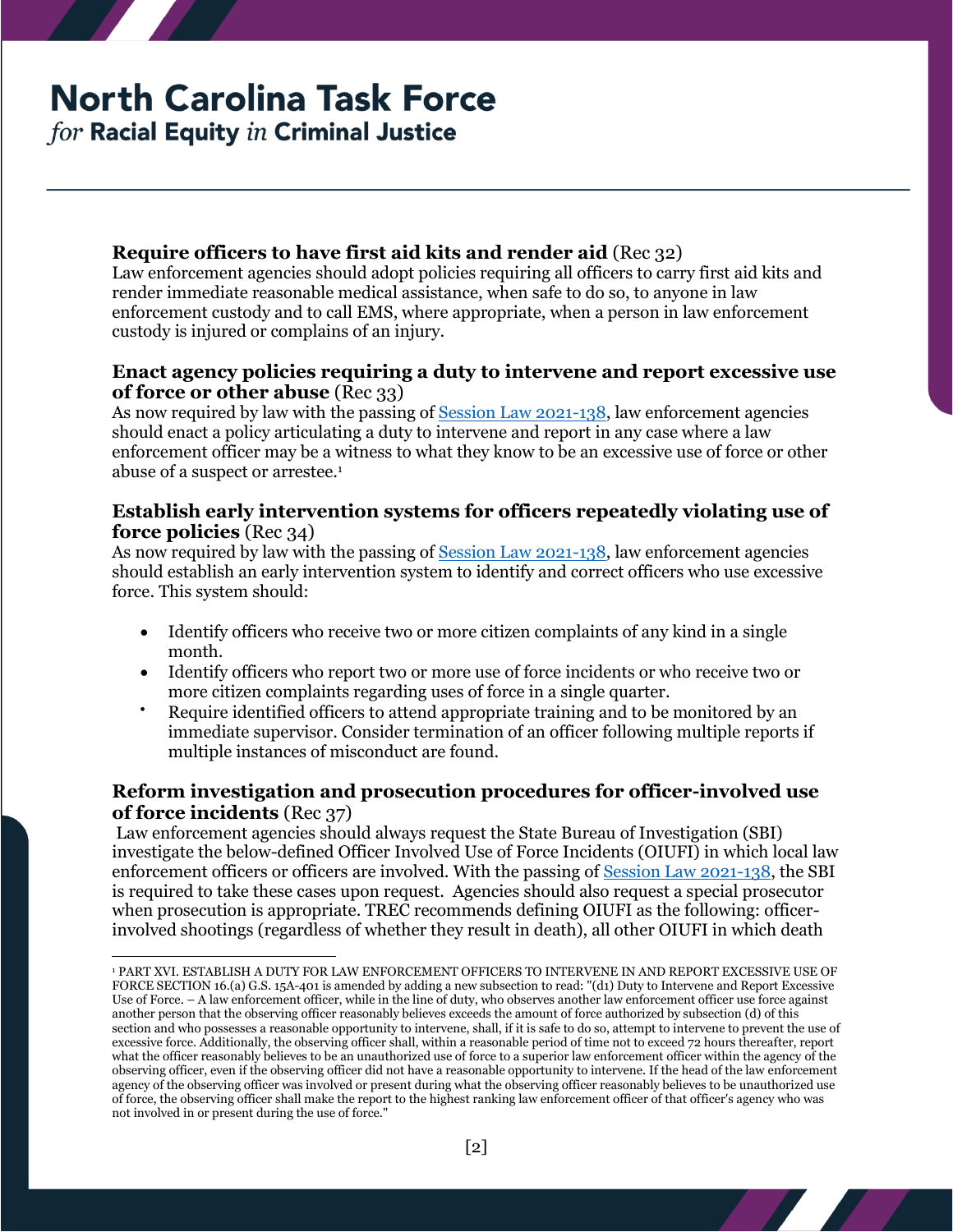# **North Carolina Task Force** for Racial Equity in Criminal Justice

results, sexual assaults by law enforcement officers, domestic violence incidents involving law enforcement officers, and all officer-involved in-custody deaths. The SBI should only be responsible for criminal investigations and not investigations involving violations of policy.

### **Mandatory body worn cameras for all law enforcement agencies (Rec 47)**

Law enforcement agencies should provide body-worn cameras for any criminal justice officer on patrol or who is performing patrol functions, and when conducting investigations unless the investigation is of a sensitive nature. This does not apply to plainclothes or undercover officers, whose use of body-worn cameras should be determined by the law enforcement agency based upon their specific job duties. Random audits should be conducted by supervisors within the law enforcement agency to ensure compliance with the mandate to wear the camera, that the camera is activated at the appropriate time per agency policy, that the equipment is functioning appropriately, and information is being archived. Officers should not be penalized for mechanical failure of body-worn cameras outside their control; however, officers may be penalized for failure to activate their body-worn cameras in accordance with statute or policy.

### **Expand use of dashboard cameras** (Rec 48)

Law enforcement agencies should deploy dashboard cameras in all patrol and field vehicles, except for undercover vehicles. The agency shall be responsible for ensuring that vehicles equipped with dash cameras operate appropriately.

## **RETHINK CRISIS INTERVENTION**

### **Reform Emergency Response** (Rec 1)

Law enforcement agencies should support the establishment of co-responder and civilian crisis response teams, in order to free up law enforcement time to focus on serious crime. Where these programs are not yet feasible, agencies should establish specially training 24/7 Crisis Intervention Teams, who receive th[e 40-hour Memphis CIT model training.](http://www.cit.memphis.edu/overview.php)

### **Require Crisis Intervention Training** (Rec 2)

Law enforcement agencies should provide some type of crisis intervention training to all current law enforcement officers. Mental Health First Aid, should be provided to all current law enforcement officers where CIT training has not yet been implemented. [NOTE: The [International Association of Chiefs of Police One Mind Pledge](https://www.theiacp.org/projects/one-mind-campaign) uses a benchmark of MHFA for all employees, not just law enforcement officers.] This does not mean that all law enforcement officers should be specially trained CIT Team members.

## **ALTERNATIVE APPROACHES TO SUBSTANCE USE DISORDERS**

### **Deemphasize drug possession** (Rec 12)

Law enforcement agencies should deemphasize (or make the lowest drug law enforcement priority) drug possession arrests for trace quantities under 0.25 grams in non-ABC permitted locations because of the large percentage of arrests for these quantities and the racial disparity in those arrests due to the drugs targeted for enforcement.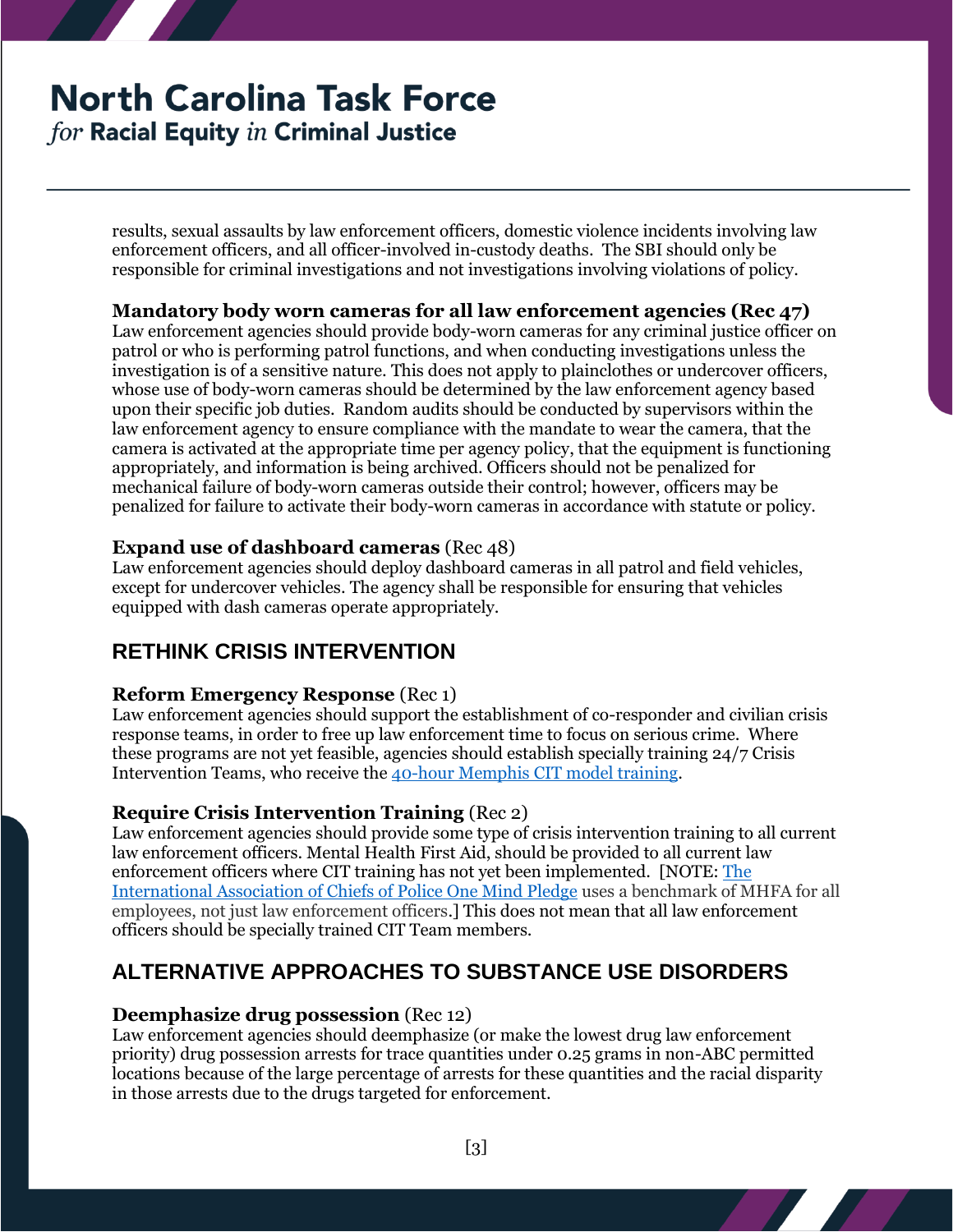# **North Carolina Task Force**

for Racial Equity in Criminal Justice

# **UPDATE INTERNAL POLICIES**

### **Prioritize traffic stops that improve traffic safety** (Rec 13)

Law enforcement agencies should focus on traffic stops that improve traffic safety, including by:

- Deprioritizing "regulatory" traffic stops.
- Reducing pretextual stops.
- Focusing on traffic enforcement on thoroughfares rather than in residential neighborhoods absent complaints or clear safety concerns.
- Not using quantity of vehicle stops [or citations] as a consideration in measuring productivity/ performance.

### **Require all consent searches be based on written, informed consent** (Rec 14)

#### **Encourage citation and summons in lieu of arrest** (Rec 18)

Law enforcement agencies should encourage officers to issue citations in lieu of arrest whenever possible for misdemeanors. For Class III misdemeanors and violations of local ordinances, the process shall be the issuance of citations. Magistrates are encouraged to issue summons in lieu of arrest whenever possible, including for any civilian-initiated charges. Before a local hospital police force can issue a citation for minor assault against a patient who committed the offense while psychotic or otherwise cognitively impaired, a physician must also sign the petition.

### **Limit federal asset forfeiture** (Rec 15)

Law enforcement agencies in North Carolina should limit their use of equitable sharing of federal asset seizures of currency if the cases do not result in a criminal conviction and the dollar amount of the seizure is \$5000 or less.

### **STRENGTHEN CONNECTIONS WITH THE COMMUNITY**

#### **Adopt a Community Policing Philosophy and Plan for Community Policing Programs** (Rec 6)

Law enforcement agencies should adopt community policing as an agency-wide philosophy. Adopting this philosophy requires agencies to work with neighborhood residents to co-produce public safety, including jointly identifying problems and collaborating on solutions. Agencies should develop community policing plans in collaboration with the communities they serve. This also requires developing and cultivating trusted relationships between members of the community and law enforcement officers and meeting regularly with those liaisons and other community members.

### **Encourage Better Connections to Community** (Rec 8)

Law enforcement agencies should encourage or require officers to spend non-enforcement time in the neighborhoods they serve. Non-enforcement time may include officers coaching sports teams, doing community service projects, or simply engaging in conversation with residents.